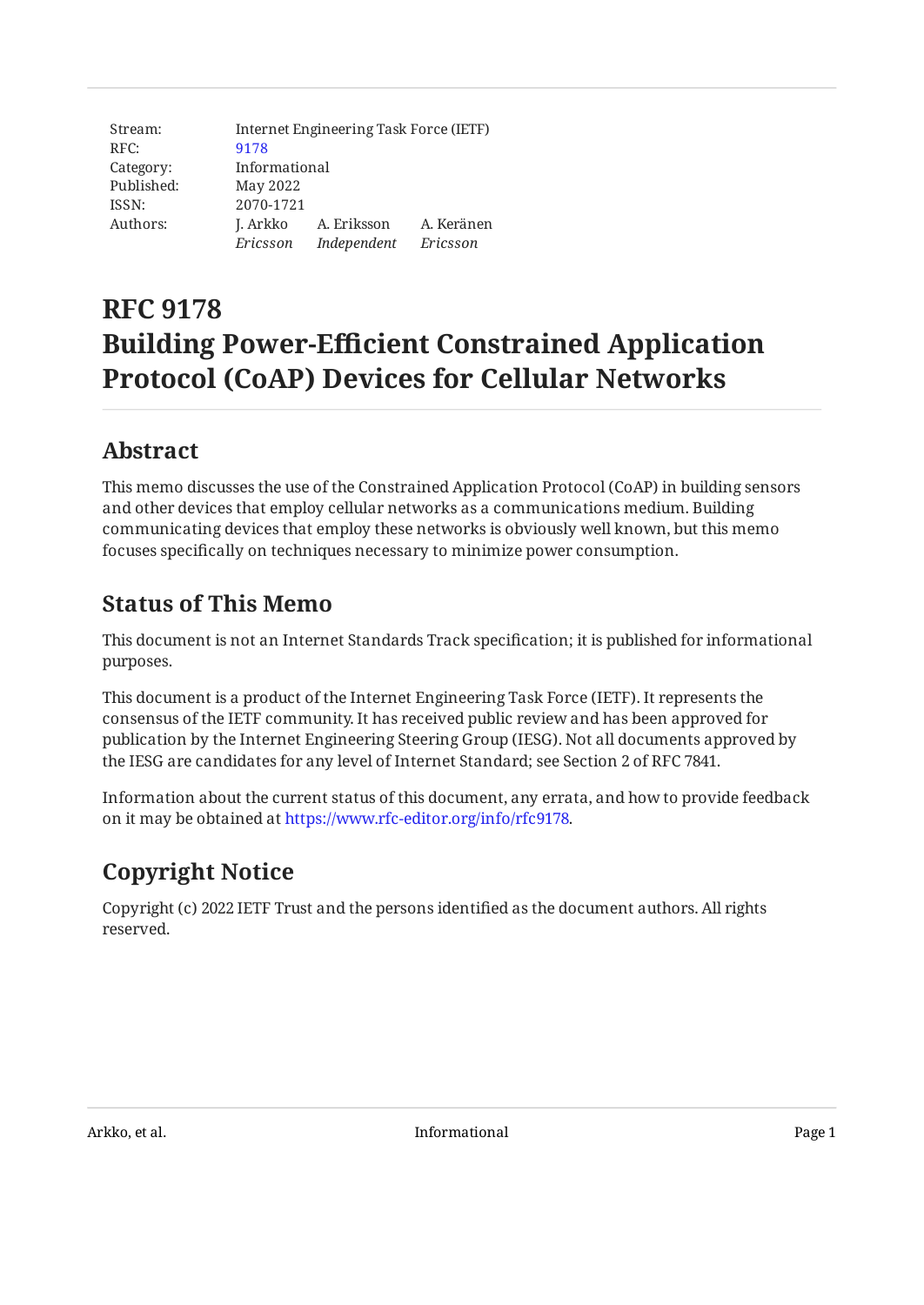This document is subject to BCP 78 and the IETF Trust's Legal Provisions Relating to IETF Documents (<https://trustee.ietf.org/license-info>) in effect on the date of publication of this document. Please review these documents carefully, as they describe your rights and restrictions with respect to this document. Code Components extracted from this document must include Revised BSD License text as described in Section 4.e of the Trust Legal Provisions and are provided without warranty as described in the Revised BSD License.

### <span id="page-1-0"></span>**[Table of Contents](#page-1-0)**

- [1](#page-2-0). [Introduction](#page-2-0)
- [2](#page-3-0). [Goals for Low-Power Operation](#page-3-0)
- [3](#page-4-0). [Link-Layer Assumptions](#page-4-0)
- [4](#page-6-0). [Scenarios](#page-6-0)
- [5](#page-7-0). [Discovery and Registration](#page-7-0)
- [6](#page-8-0). [Data Formats](#page-8-0)
- [7](#page-8-1). [Real-Time Reachable Devices](#page-8-1)
- [8](#page-9-0). [Sleepy Devices](#page-9-0)
	- [8.1.](#page-10-0) [Implementation Considerations](#page-10-0)
- [9](#page-10-1). [Security Considerations](#page-10-1)
- [10](#page-11-0). [IANA Considerations](#page-11-0)
- [11](#page-11-1). [References](#page-11-1)
	- [11.1.](#page-11-2) [Normative References](#page-11-2)
	- [11.2.](#page-12-0) [Informative References](#page-12-0)

[Acknowledgments](#page-13-0)

[Authors' Addresses](#page-13-1)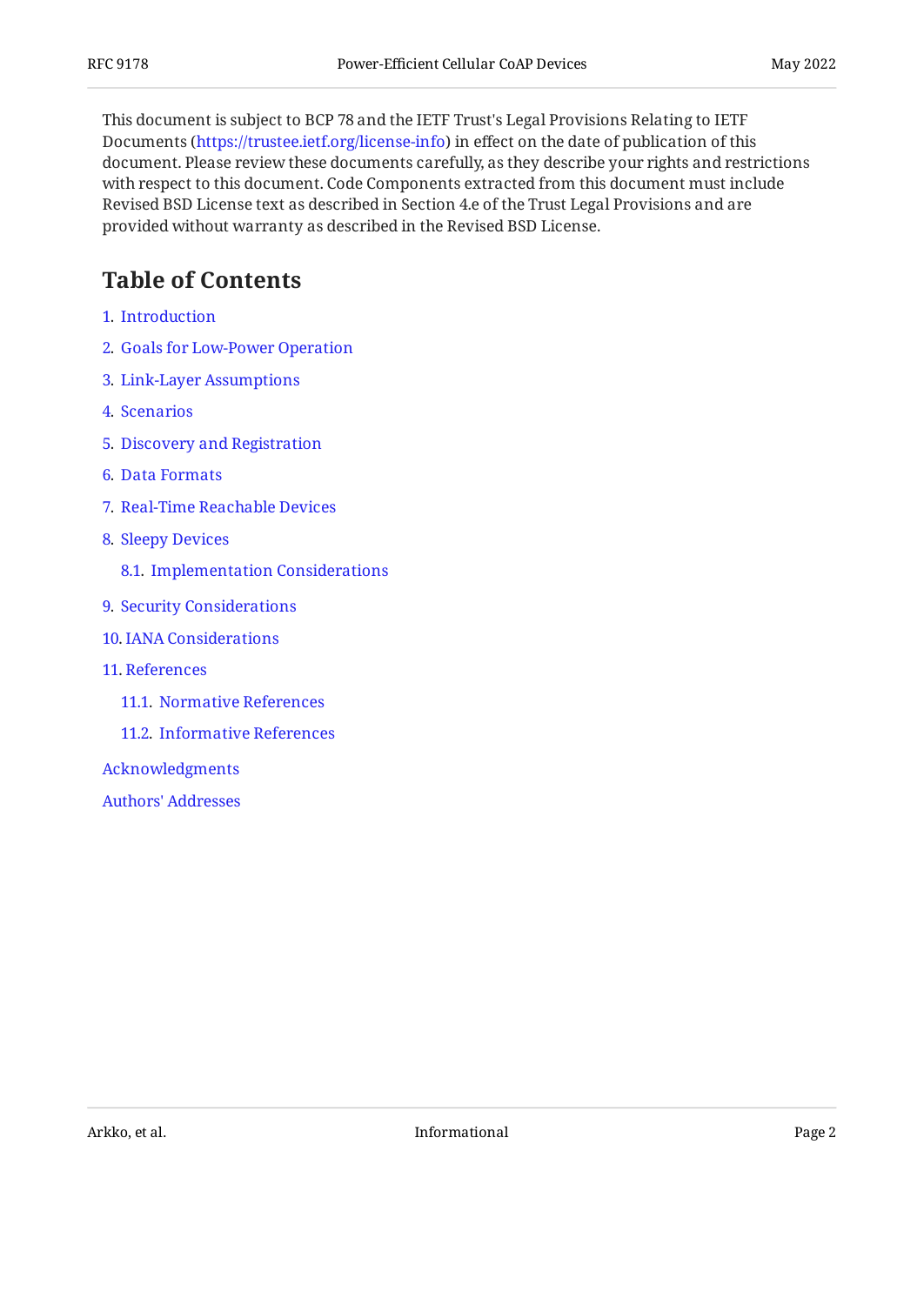### <span id="page-2-0"></span>**[1. Introduction](#page-2-0)**

This memo discusses the use of the Constrained Application Protocol (CoAP) [RFC7252] in building sensors and other devices that employ cellular networks as a communications medium. Building communicating devices that employ these networks is obviously well known, but this memo focuses specifically on techniques necessary to minimize power consumption. CoAP has many advantages, including being simple to implement; a thousand lines of code for the entire application above the IP layer is plenty for a CoAP-based sensor, for instance. However, while many of these advantages are obvious and easily obtained, optimizing power consumption remains challenging and requires careful design [Tiny-CoAP].

This memo primarily targets 3GPP cellular networks in their 2G, 3G, LTE, and 5G variants and their future enhancements, including possible power efficiency improvements at the radio and link layers. The exact standards or details of the link layer or radios are not relevant for our purposes, however. To be more precise, the material in this memo is suitable for any large-scale, public network that employs a point-to-point communications model and radio technology for the devices in the network.

Our focus is on devices that need to be optimized for power usage and devices that employ CoAP. As a general technology, CoAP is similar to HTTP. It can be used in various ways, and network entities may take on different roles. This freedom allows the technology to be used in efficient and less efficient ways. Some guidance is needed to understand what types of communication over CoAP are recommended when low power usage is a critical goal.

The recommendations in this memo should be taken as complementary to device hardware optimization, microelectronics improvements, and further evolution of the underlying link and radio layers. Further gains in power efficiency can certainly be gained on several fronts; the approach that we take in this memo is to do what can be done at the IP, transport, and application layers to provide the best possible power efficiency. Application implementors generally have to use the current-generation microelectronics, currently available radio networks and standards, and so on. This focus in our memo should by no means be taken as an indication that further evolution in these other areas is unnecessary. Such evolution is useful, ongoing, and generally complementary to the techniques presented in this memo. However, the list of techniques described in this document as useful for a particular application may change with the evolution of these underlying technologies.

The rest of this memo is structured as follows. [Section 2](#page-3-0) discusses the need and goals for lowpower devices. [Section 3](#page-4-0) outlines our expectations for the low-layer communications model. [Section 4](#page-6-0) describes the two scenarios that we address. Sections [5,](#page-7-0) [6](#page-8-0), [7](#page-8-1), and [8](#page-9-0) give guidelines for the use of CoAP in these scenarios.

This document was originally finalized in 2016 but is published six years later due to waiting for key references to reach RFC status. Therefore, some of the latest advancements in cellular network, CoAP, and other technologies are not discussed here, and some of the references point to documents that were state of the art in 2016.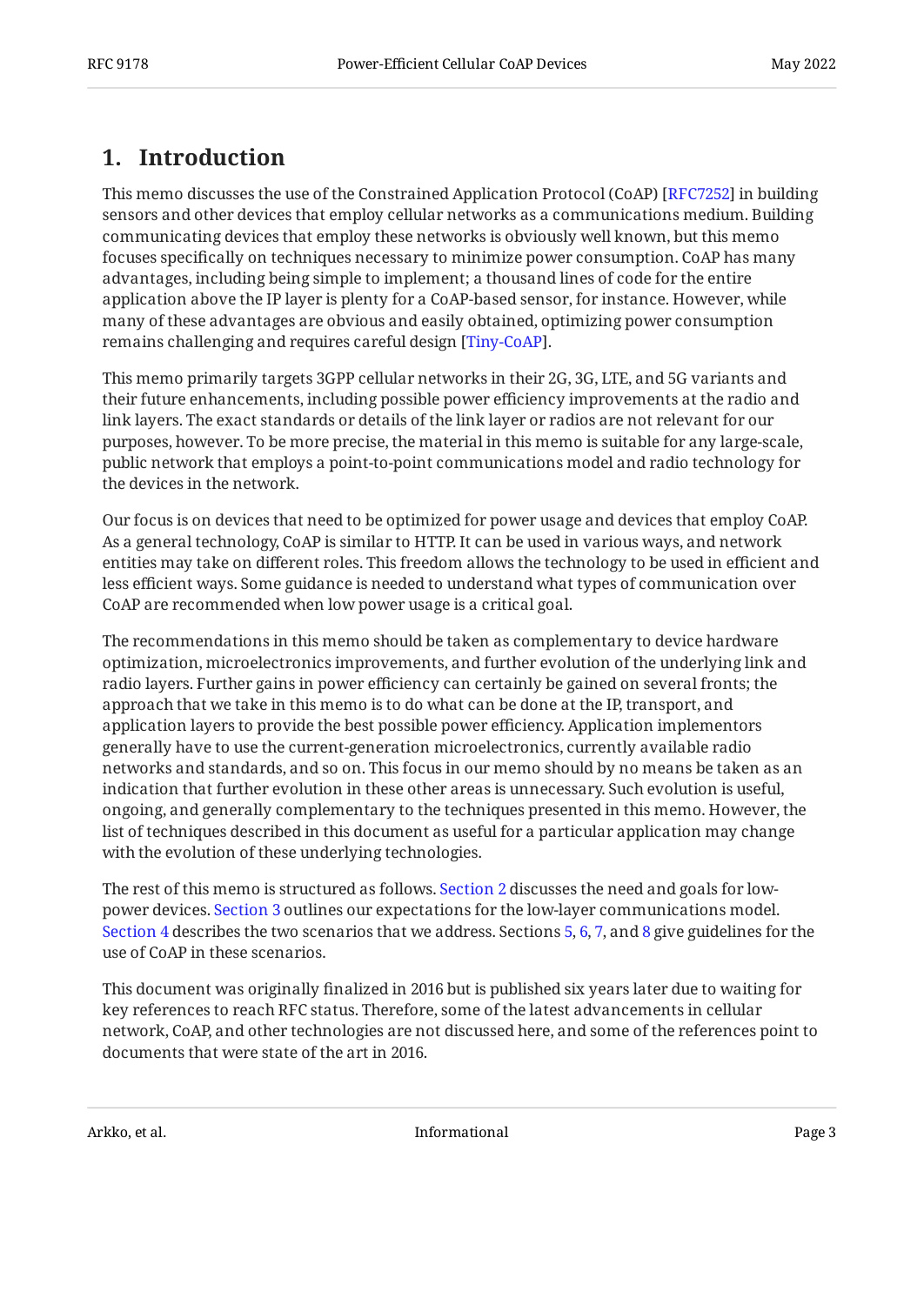#### <span id="page-3-0"></span>**[2. Goals for Low-Power Operation](#page-3-0)**

There are many situations where power usage optimization is unnecessary. Optimization may not be necessary on devices that can run on a power feed over wired communications media, such as in Power-over-Ethernet (PoE) solutions. These devices may require a rudimentary level of power optimization techniques just to keep overall energy costs and aggregate power feed sizes at a reasonable level, but more extreme techniques necessary for battery-powered devices are not required. The situation is similar with devices that can easily be connected to mains power. Other types of devices may get an occasional charge of power from energy-harvesting techniques. For instance, some environmental sensors can run on solar cells. Typically, these devices still have to regulate their power usage in a strict manner -- for instance, to be able to use solar cells that are as small and inexpensive as possible.

In battery-operated devices, power usage is even more important. For instance, one of the authors employs over a hundred different sensor devices in their home network. A majority of these devices are wired and run on PoE, but in most environments this would be impractical because the necessary wires do not exist. The future is in wireless solutions that can cover buildings and other environments without assuming a pre-existing wired infrastructure. In addition, in many cases it is impractical to provide a mains power source. Often, there are no power sockets easily available in the locations that the devices need to be in, and even if there were, setting up the wires and power adapters would be more complicated than installing a standalone device without any wires.

Yet, with a large number of devices, the battery lifetimes become critical. Cost and practical limits dictate that devices can be largely just bought and left on their own. For instance, with a hundred devices, even a ten-year battery lifetime results in a monthly battery change for one device within the network. This may be impractical in many environments. In addition, some devices may be physically difficult to reach for a battery change. Or, a large group of devices -- such as utility meters or environmental sensors -- cannot be economically serviced too often, even if in theory the batteries could be changed.

Many of these situations lead to a requirement for minimizing power usage and/or maximizing battery lifetimes. Using the power usage strategies described in [[RFC7228\]](#page-11-4), mains-powered sensortype devices can use the Always-on strategy, whereas battery-operated or energy-harvesting devices need to adjust behavior based on the communication interval. For intervals on the order of seconds, the Low-power strategy is appropriate. For intervals ranging from minutes to hours, either the Low-power or Normally-off strategy is suitable. Finally, for intervals lasting days or longer, Normally-off is usually the best choice. Unfortunately, much of our current technology has been built with different objectives in mind -- for instance, networked devices that are "always on", gadgets that require humans to recharge them every couple of days, and protocols that have been optimized to maximize throughput rather than conserve resources.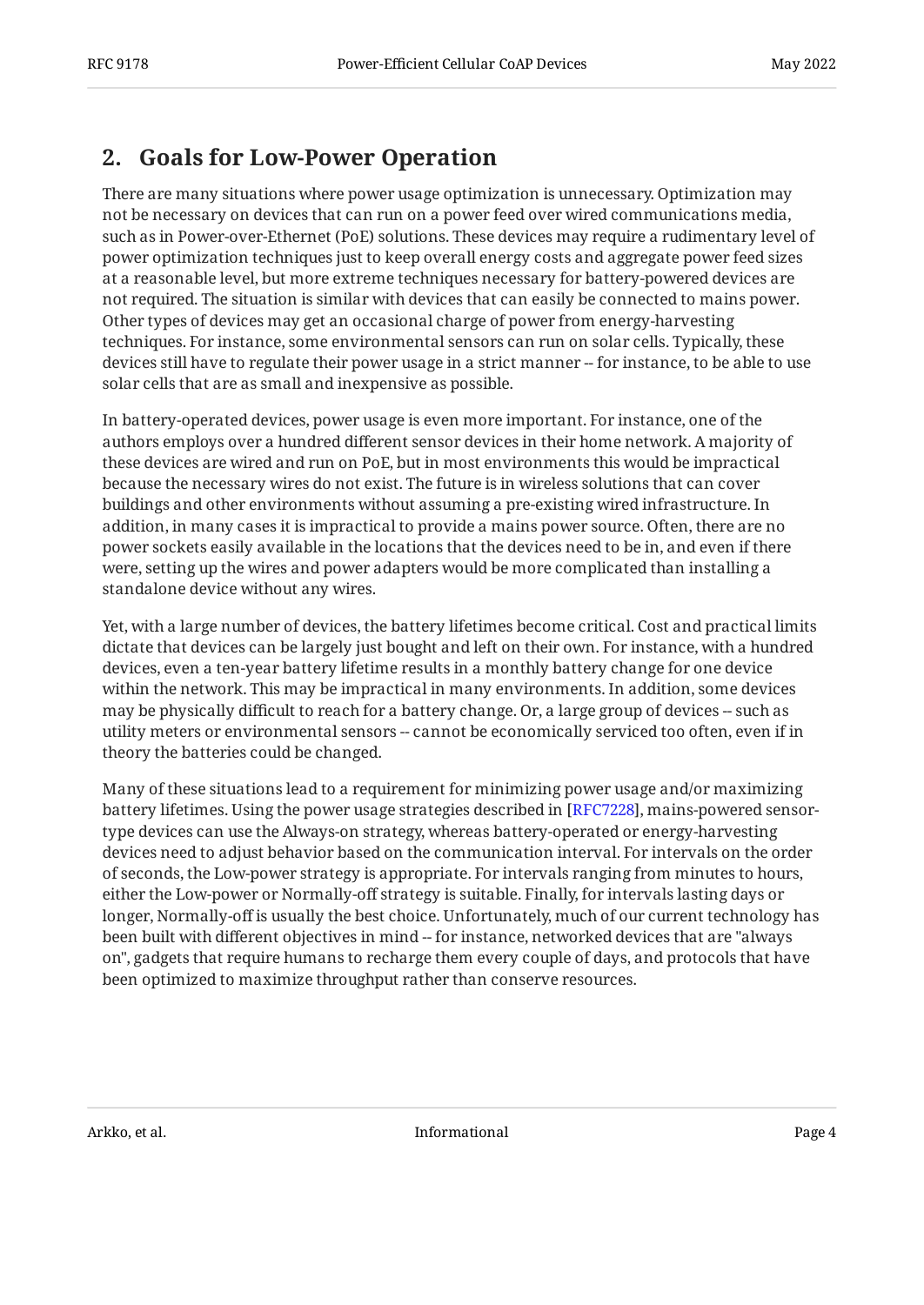Long battery lifetimes are required for many applications, however. In some cases, these lifetimes should be on the order of years or even a decade or longer. Some communication devices already reach multi-year lifetimes, and continuous improvements in low-power electronics and advances in radio technology keep pushing these lifetimes longer. However, it is perhaps fair to say that battery lifetimes are generally too short at present.

Power usage cannot be evaluated based solely on lower-layer communications. The entire system, including upper-layer protocols and applications, is responsible for the power consumption as a whole. The lower communication layers have already adopted many techniques that can be used to reduce power usage, such as scheduling device wake-up times. Further reductions will likely need some cooperation from the upper layers so that unnecessary communications, denial-of-service attacks on power consumption, and other power drains are eliminated.

Of course, application requirements ultimately determine what kinds of communications are necessary. For instance, some applications require more data to be sent than others. The purpose of the guidelines in this memo is not to prefer one or the other application, but to provide guidance on how to minimize the amount of communications overhead that is not directly required by the application. While such optimization is generally useful, it is, relatively speaking, most noticeable in applications that transfer only a small amount of data or operate only infrequently.

#### <span id="page-4-0"></span>**[3. Link-Layer Assumptions](#page-4-0)**

We assume that the underlying communications network can be any large-scale, public network that employs a point-to-point communications model and radio technology. 2G, 3G, LTE, and 5G networks are examples of such networks but are not the only possible networks with these characteristics.

In the following, we look at some of these characteristics and their implications. Note that in most cases these characteristics are not properties of the specific networks but rather are inherent in the concept of public networks.

Public Networks •

Using a public network service implies that applications can be deployed without having to build a network to go with them. For economic reasons, only the largest users (such as utility companies) could afford to build their own network, and even they would not be able to provide worldwide coverage. This means that applications where coverage is important can be built. For instance, most transport-sector applications require national or even worldwide coverage to work.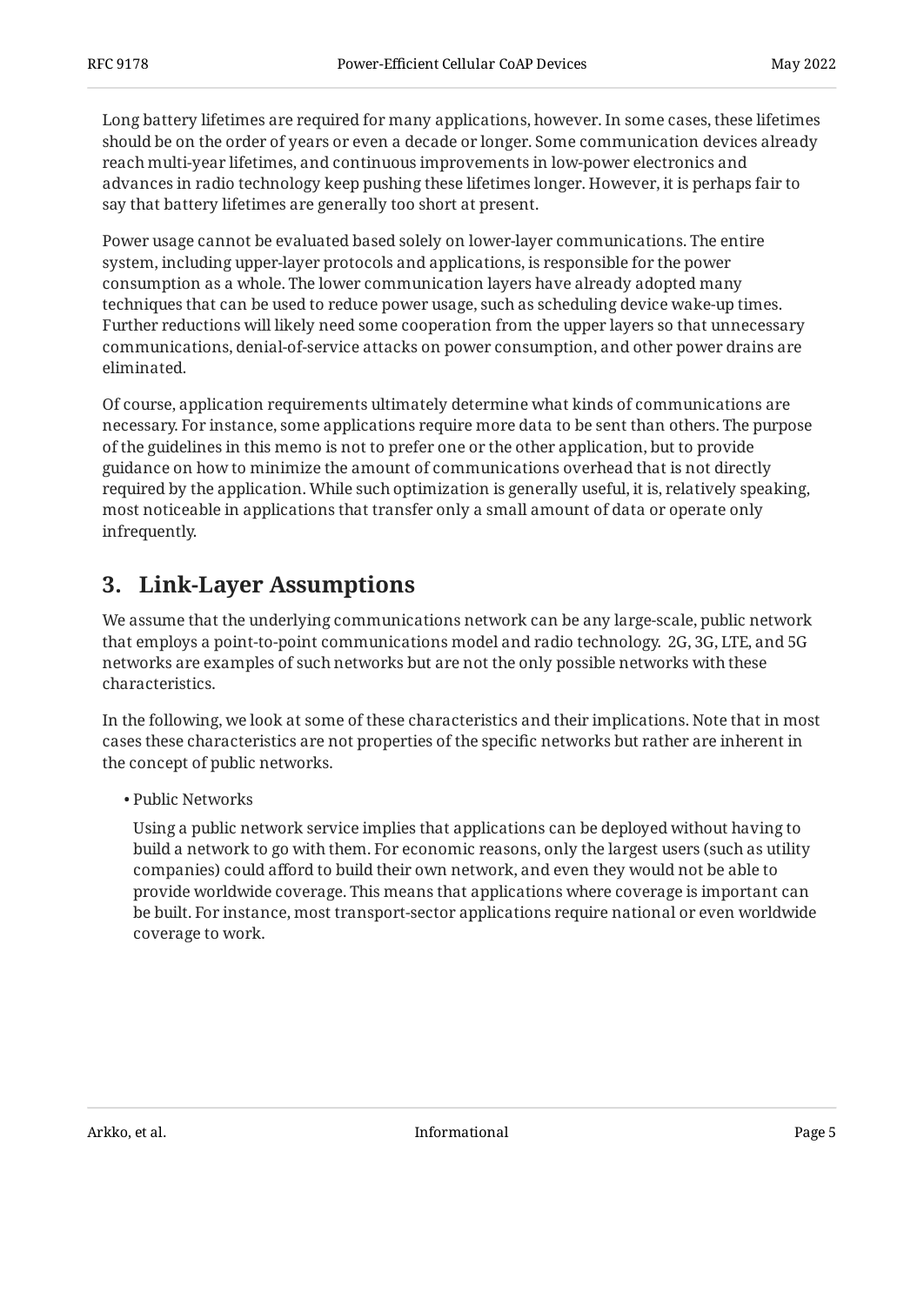But there are other implications as well. By definition, the network is not tailored for this application, and, with some exceptions, the traffic passes through the Internet. One implication of this is that there are generally no application-specific network configurations or discovery support. For instance, the public network helps devices to get on the Internet, set up default routers, configure DNS servers, and so on, but does nothing for configuring possible higher-layer functions, such as servers that a device might need to contact to perform its application functions.

Public networks often provide web proxies and other functionality that can, in some cases, make significant improvements related to delays and costs of communication over the wireless link. For instance, resolving server DNS names in a proxy instead of the user's device may cut down on the general chattiness of the communications, therefore reducing overall delay in completing the entire transaction. Likewise, a CoAP proxy or Publish-Subscribe (pub/ sub) Broker [\[CoAP-PubSub](#page-12-2)] can assist a CoAP device in communication. However, unlike HTTP web proxies, CoAP proxies and brokers are not yet widely deployed in public networks.

Similarly, given the lack of available IPv4 addresses, chances are that many devices are behind a Network Address Translation (NAT) device. This means that they are not easily reachable as servers. Alternatively, the devices may be directly on the global Internet (on either IPv4 or IPv6) and easily reachable as servers. Unfortunately, this may mean that they also receive unwanted traffic, which may have implications for both power consumption and service costs.

Point-to-Point Link Model •

This is a common link model in cellular networks. One implication of this model is that there will be no other nodes on the same link, except maybe for the service provider's router. As a result, multicast discovery cannot be reasonably used for any local discovery purposes. While the configuration of the service provider's router for specific users is theoretically possible, this is difficult to achieve in practice, at least for any small user that cannot afford a network-wide contract for a private APN (Access Point Name). The public network access service has little per-user tailoring.

Radio Technology •

The use of radio technology means that power is needed to operate the radios. Transmission generally requires more power than reception. However, radio protocols have generally been designed so that a device checks periodically to see whether it has messages. In a situation where messages arrive seldom or not at all, this checking consumes energy. Research has shown that these periodic checks (such as LTE paging message reception) are often a far bigger contributor to energy consumption than message transmission.

Note that for situations where there are several applications on the same device wishing to communicate with the Internet in some manner, bundling those applications together so that they can communicate at the same time can be very useful. Some guidance for these techniques in the smartphone context can be found in [\[Android-Bundle\]](#page-12-3).

Naturally, each device has the freedom to decide when it sends messages. In addition, we assume that there is some way for the devices to control when or how often they want to receive messages. Specific methods for doing this depend on the specific network being used and also tend to change as improvements in the design of these networks are incorporated. The reception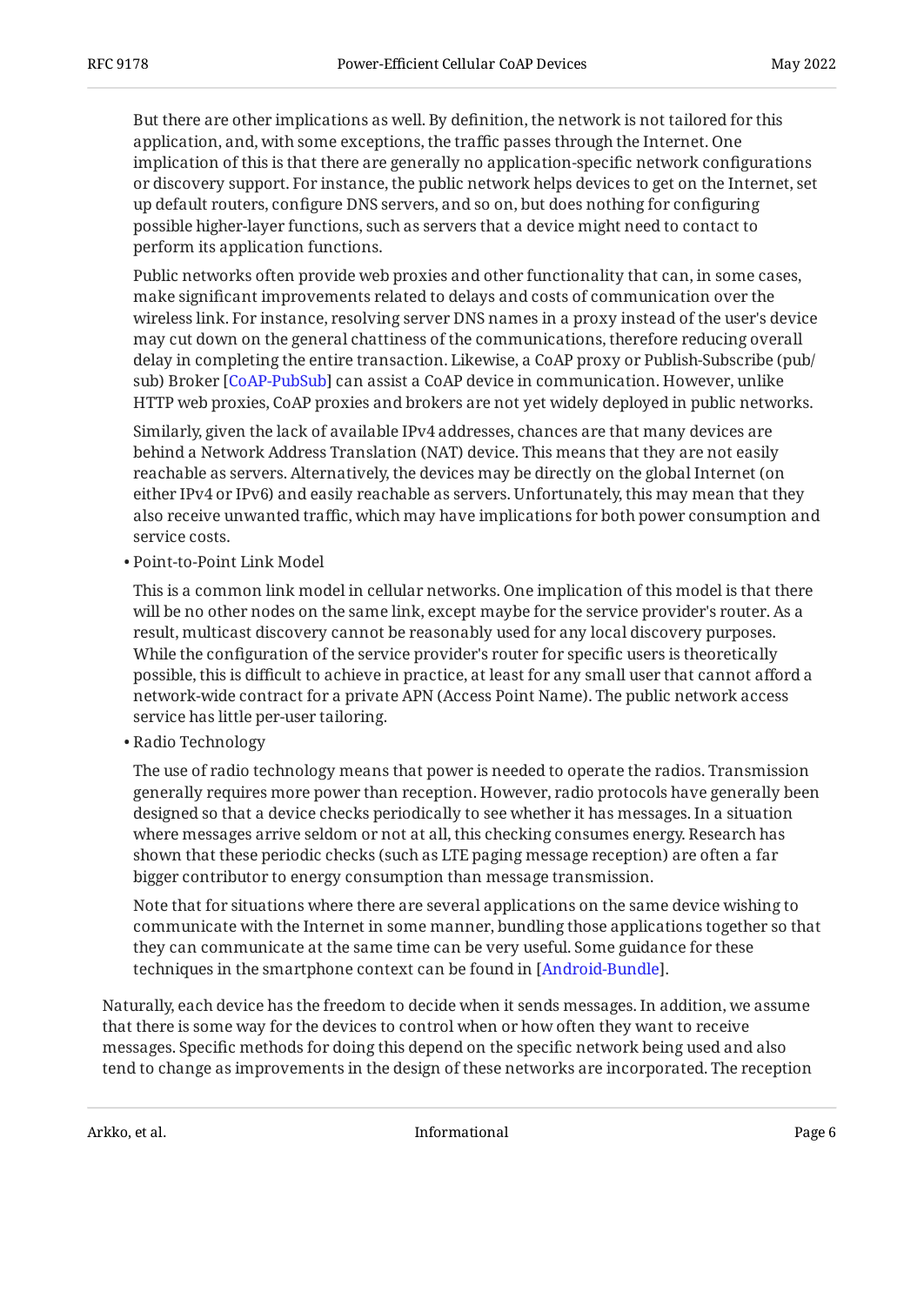control methods generally come in two variants: (1) fine-grained mechanisms that deal with how often the device needs to wake up for paging messages and (2) cruder mechanisms where the device simply disconnects from the network for a period of time. There are costs and benefits associated with each method, but those are not relevant for this memo, as long as some control method exists. Furthermore, devices could use Delay-Tolerant Networking (DTN) mechanisms [[RFC4838\]](#page-12-4) to relax the requirements for timeliness of connectivity and message delivery.

#### <span id="page-6-0"></span>**[4. Scenarios](#page-6-0)**

Not all applications or situations are equal. They may require different solutions or communication models. This memo focuses on two common scenarios in cellular networks:

Real-Time Reachable Devices •

This scenario involves all communication that requires real-time or near-real-time communications with a device. That is, a network entity must be able to reach the device with a small time lag at any time, and no previously agreed-upon wake-up schedule can be arranged. By "real-time", we mean any reasonable end-to-end communications latency, be it measured in milliseconds or seconds. However, unpredictable sleep states are not expected.

Examples of devices in this category include sensors that must be measurable from a remote source at any instant in time, such as process automation sensors and actuators that require immediate action, such as light bulbs or door locks.

• Sleepy Devices

This scenario involves the freedom to choose when a device communicates. The device is often expected to be able to be in a sleep state for much of its time. The device itself can choose when it communicates, or it lets the network assist in this task.

Examples of devices in this category include sensors that track slowly changing values, such as temperature sensors and actuators that control a relatively slow process, such as heating systems.

Note that there may be hard real-time requirements, but they are expressed in terms of how fast the device can communicate -- not in terms of how fast it can respond to network stimuli. For instance, a fire detector can be classified as a sleepy device as long as it can internally quickly wake up on detecting fire and initiate the necessary communications without delay.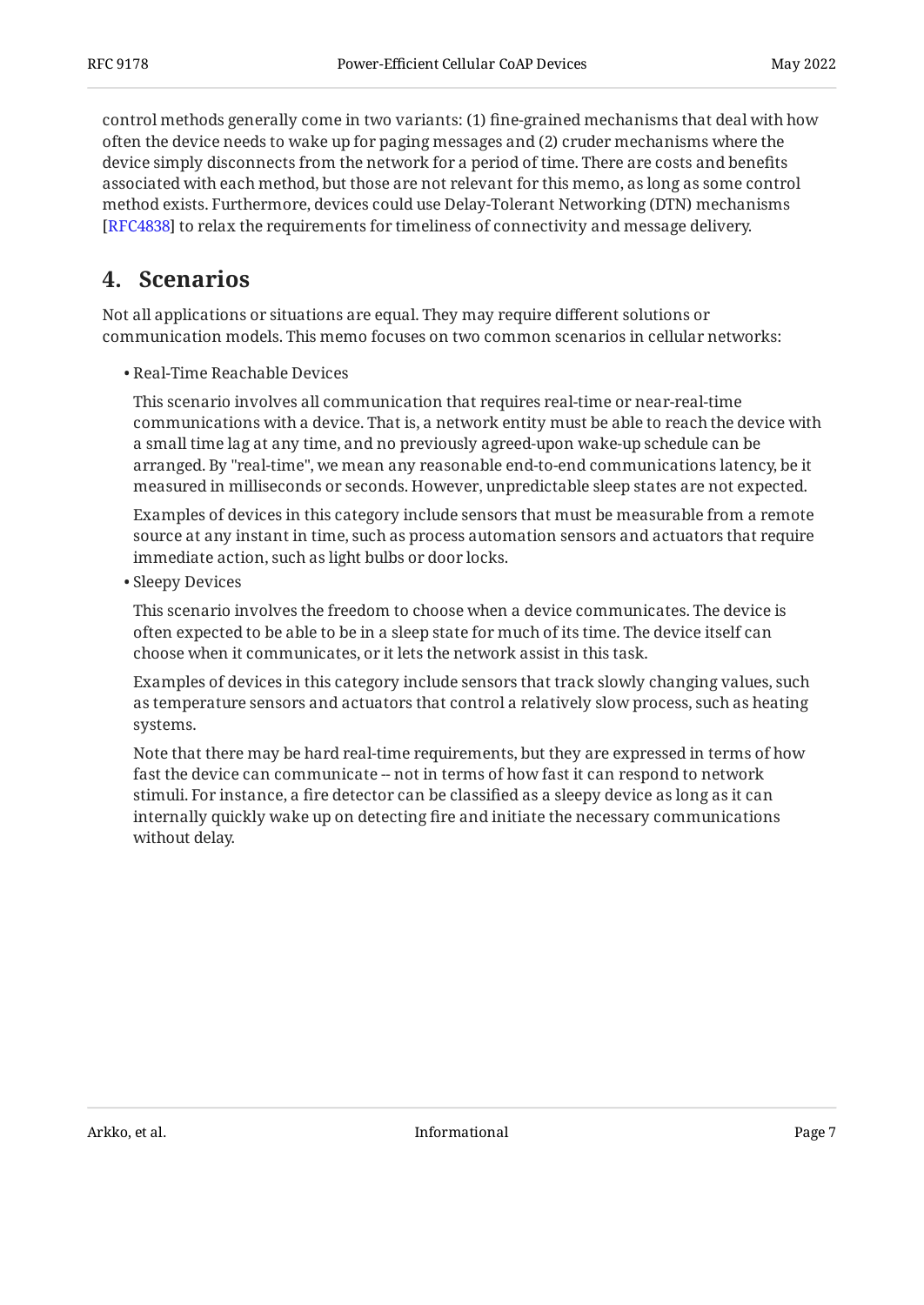#### <span id="page-7-0"></span>**[5. Discovery and Registration](#page-7-0)**

In both scenarios, the device will be attached to a public network. Without special arrangements, the device will also get a dynamically assigned IP address or an IPv6 prefix. At least one but typically several router hops separate the device from its communicating peers such as application servers. As a result, the address or even the existence of the device is typically not immediately obvious to the other nodes participating in the application. As discussed earlier, multicast discovery has limited value in public networks; network nodes cannot practically discover individual devices in a large public network. And the devices cannot discover who they need to talk to, as the public network offers just basic Internet connectivity.

Our recommendation is to initiate a discovery and registration process. This allows each device to inform its peers that it has connected to the network and that it is reachable at a given IP address. Registration also facilitates low-power operation, since a device can delegate part of the discovery signaling and reachability requirements to another node.

The registration part is easy, e.g., with a resource directory. The device should perform the necessary registration with such a resource directory -- for instance, as specified in [\[RFC9176](#page-11-5)]. In order to do this registration, the device needs to know its Constrained RESTful Environments (CoRE) Link Format description, as specified in [RFC6690]. In essence, the registration process involves performing a GET on .well-known/core/?rt=core-rd at the address of the resource directory and then doing a POST on the path of the discovered resource.

Other mechanisms enabling device discovery and delegation of functionality to a non-sleepy node include those discussed in [CoRE-Mirror] and [CoAP-PubSub].

However, current CoAP specifications provide only limited support for discovering the resource directory or other registration services. Local multicast discovery only works in LAN-type networks; it does not work in the public cellular networks discussed in this document. We recommend the following alternate methods for discovery:

Manual Configuration •

The DNS name of the resource directory is manually configured. This approach is suitable in situations where the owner of the devices has the resources and capabilities to do the configuration. For instance, a utility company can typically program its metering devices to point to the company servers.

Manufacturer Server •

The DNS name of the directory or proxy is hardwired to the software by the manufacturer, and the directory or proxy is actually run by the manufacturer. This approach is suitable in many consumer usage scenarios, where it would be unreasonable to assume that the consumer runs any specific network services. The manufacturer's web interface and the directory/proxy servers can cooperate to provide the desired functionality to the end user. For instance, the end user can register a device identity in the manufacturer's web interface and ask that specific actions be taken when the device does something.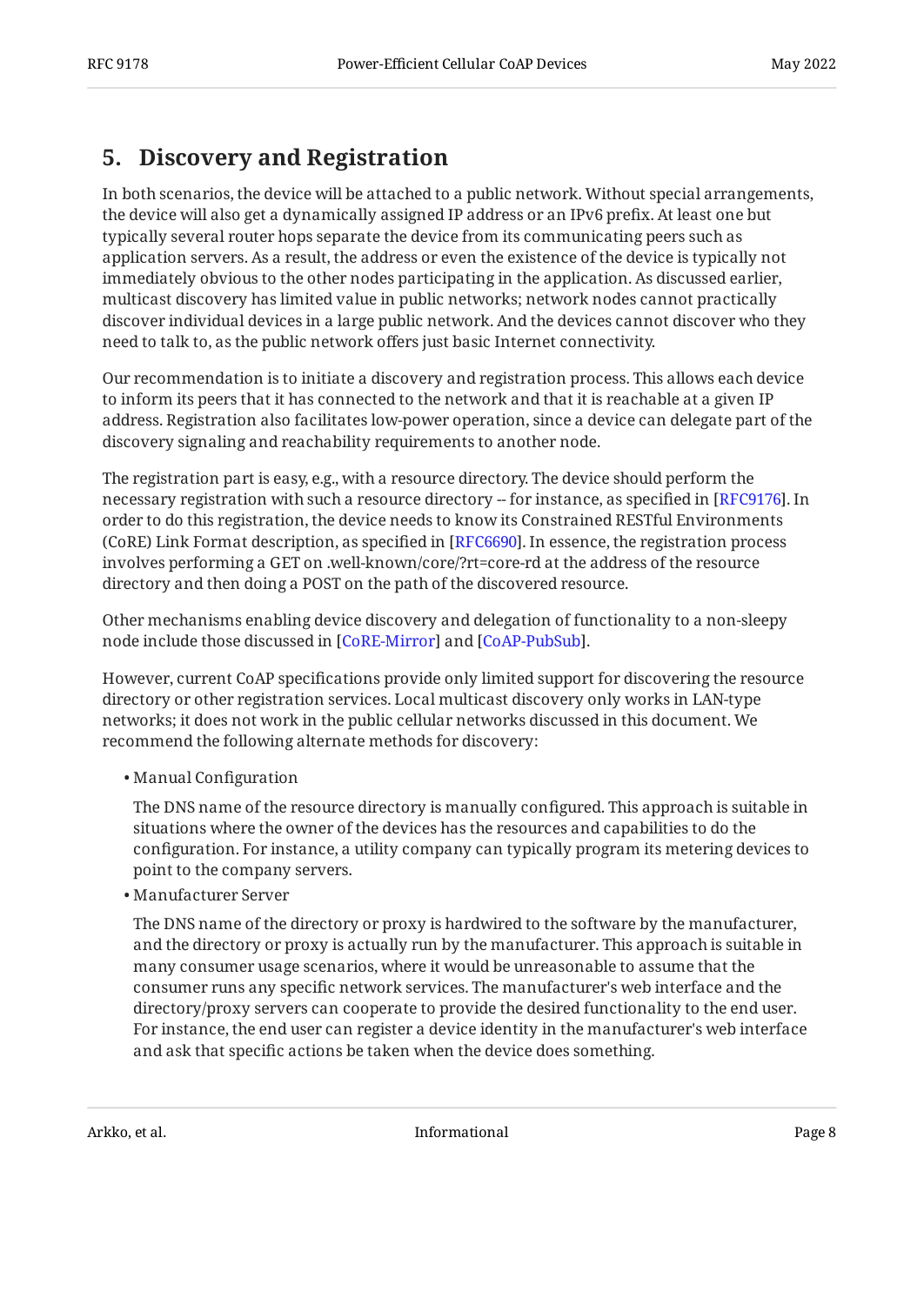#### Delegating Manufacturer Server •

The DNS name of the directory or proxy is hardwired to the software by the manufacturer, but this directory or proxy merely redirects the request to a directory or proxy run by whoever bought the device. This approach is suitable in many enterprise environments, as it allows the enterprise to be in charge of actual data collection and device registries; only the initial bootstrap goes through the manufacturer. In many cases, there are even legal requirements (such as EU privacy laws) that prevent providing unnecessary information to third parties.

Common Global Resolution Infrastructure •

The delegating manufacturer server model could be generalized into a reverse-DNS-like discovery infrastructure that could, for example, answer the question "This is a device with identity ID 2456; where is my home registration server?" However, at present, no such resolution system exists. (Note: The EPCGlobal system for Radio Frequency Identification (RFID) resolution is reminiscent of this approach.)

Besides manual configuration, these alternate mechanisms are mostly suitable for large manufacturers and deployments. Good automated mechanisms for discovery of devices that are manufactured and deployed in small quantities are still needed.

#### <span id="page-8-0"></span>**[6. Data Formats](#page-8-0)**

A variety of data formats exist for passing around data. These data formats include XML, JavaScript Object Notation (JSON) [\[RFC8259\]](#page-11-7), Efficient XML Interchange (EXI) [[W3C.REC](#page-11-8)[exi-20140211](#page-11-8)], Concise Binary Object Representation (CBOR) [RFC8949], and various text formats. Message lengths can have a significant effect on the amount of energy required for the communications, and as such it is highly desirable to keep message lengths minimal. At the same time, extreme optimization can affect flexibility and ease of programming. The authors recommend that readers refer to [RFC8428] for a compact but easily processed and extendable format.

#### <span id="page-8-1"></span>**[7. Real-Time Reachable Devices](#page-8-1)**

These devices are often best modeled as CoAP servers. The device will have limited control over when it receives messages, and it will have to listen actively for messages, up to the limits of the underlying link layer. If in some phase of its operation the device also acts in the role of a client, it can control how many transmissions it makes on its own behalf.

The packet reception checks should be tailored according to the requirements of the application. If sub-second response time is not needed, a more infrequent checking process may save some power.

For sensor-type devices, the CoAP Observe extension (Observe option) [RFC7641] may be supported. This allows the sensor to track changes to the sensed value and make an immediate observation response upon a change. This may reduce the amount of polling needed to be done by the client. Unfortunately, it does not reduce the time that the device needs to be listening for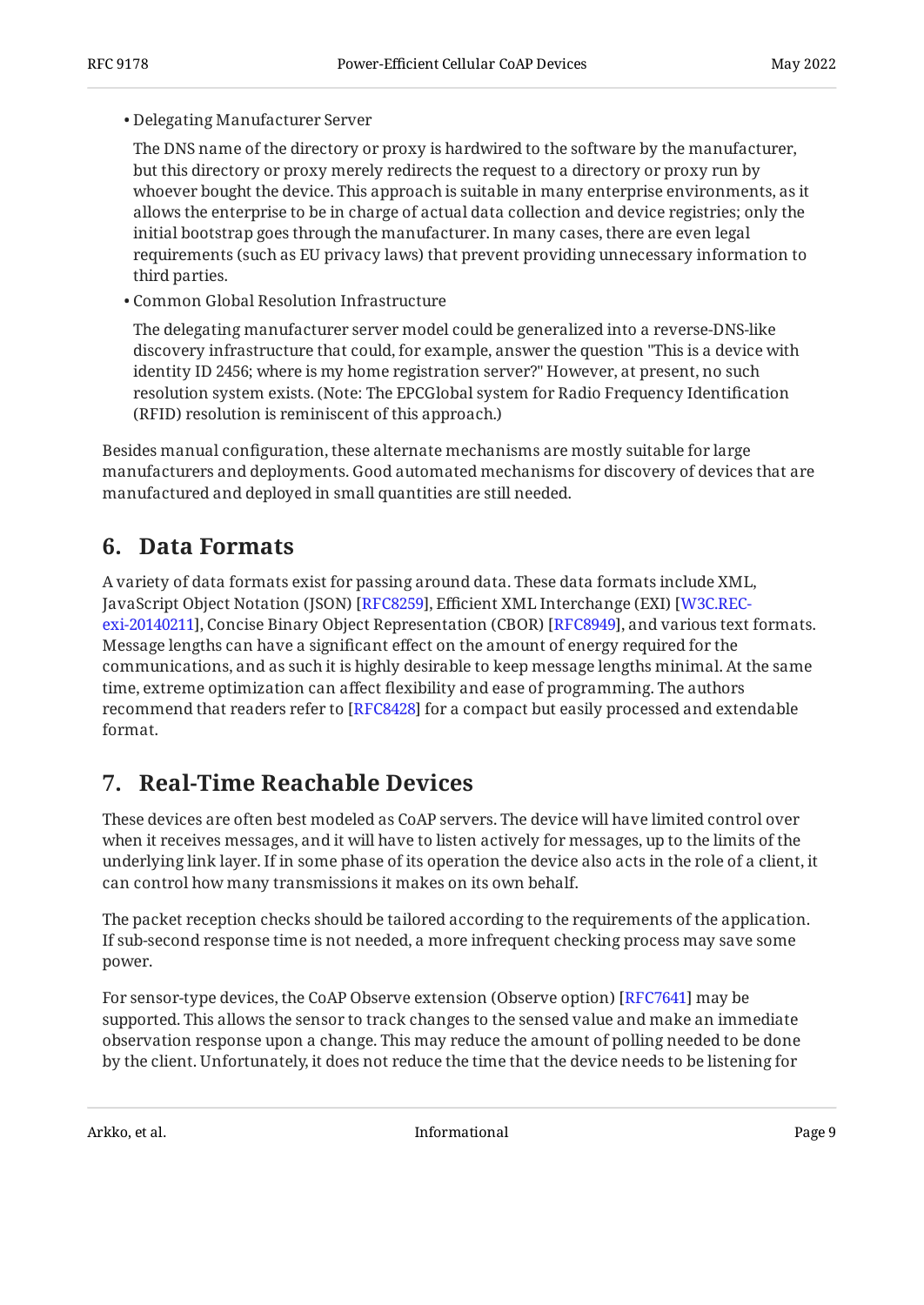requests. Subscription requests from clients other than the currently registered client may come in at any time, the current client may change its request, and the device still needs to respond to normal queries as a server. As a result, the sensor cannot rely on having to communicate only on its own choice of observation interval.

In order to act as a server, the device needs to be placed in a public IPv4 address, be reachable over IPv6, or be hosted in a private network. If the device is hosted on a private network, then all other nodes that need to access this device also need to reside in the same private network. There are multiple ways to provide private networks over public cellular networks. One approach is to dedicate a special APN for the private network. Corporate access via cellular networks has often been arranged in this manner, for instance. Another approach is to use Virtual Private Network (VPN) technology -- for instance, IPsec-based VPNs.

Power consumption from unwanted traffic is problematic in these devices, unless they are placed in a private network or protected by an operator-provided firewall service. Devices on an IPv6 network will be afforded some protection due to the nature of the  $2^{64}$  address allocation for a single terminal in a 3GPP cellular network; the attackers will be unable to guess the full IP address of the device. However, this protects only the device from processing a packet, but since the network will still deliver the packet to any of the addresses within the assigned 64-bit prefix, packet reception costs are still incurred.

Note that the VPN approach cannot prevent unwanted traffic received at the tunnel endpoint address and may require keep-alive traffic. Special APNs can solve this issue but require an explicit arrangement with the service provider.

#### <span id="page-9-0"></span>**[8. Sleepy Devices](#page-9-0)**

These devices are best modeled as devices that can delegate queries to some other node -- for instance, as mirror servers [CoRE-Mirror] or CoAP pub/sub Clients [CoAP-PubSub]. When the device initializes itself, it makes a registration of itself in a server or broker as described above in [Section 5](#page-7-0) and then continues to send periodic updates of sensor values.

As a result, the device acts only as a client and not as a server, and can shut down all communication channels during its sleeping period. The length of the sleeping period depends on power and application requirements. Some environmental sensors might use a day or a week as the period, while other devices may use smaller values ranging from minutes to hours.

The ability to shut down communications and act as only a client has four impacts:

- $\bullet$  Radio transmission and reception can be turned off during the sleeping period, reducing power consumption significantly.
- $\bullet$  However, some power and time are consumed by having to reattach to the network after the end of a sleep period.
- $\bullet$  The window of opportunity for unwanted traffic to arrive is much smaller, as the device is listening for traffic only part of the time. Note, however, that networks may cache packets for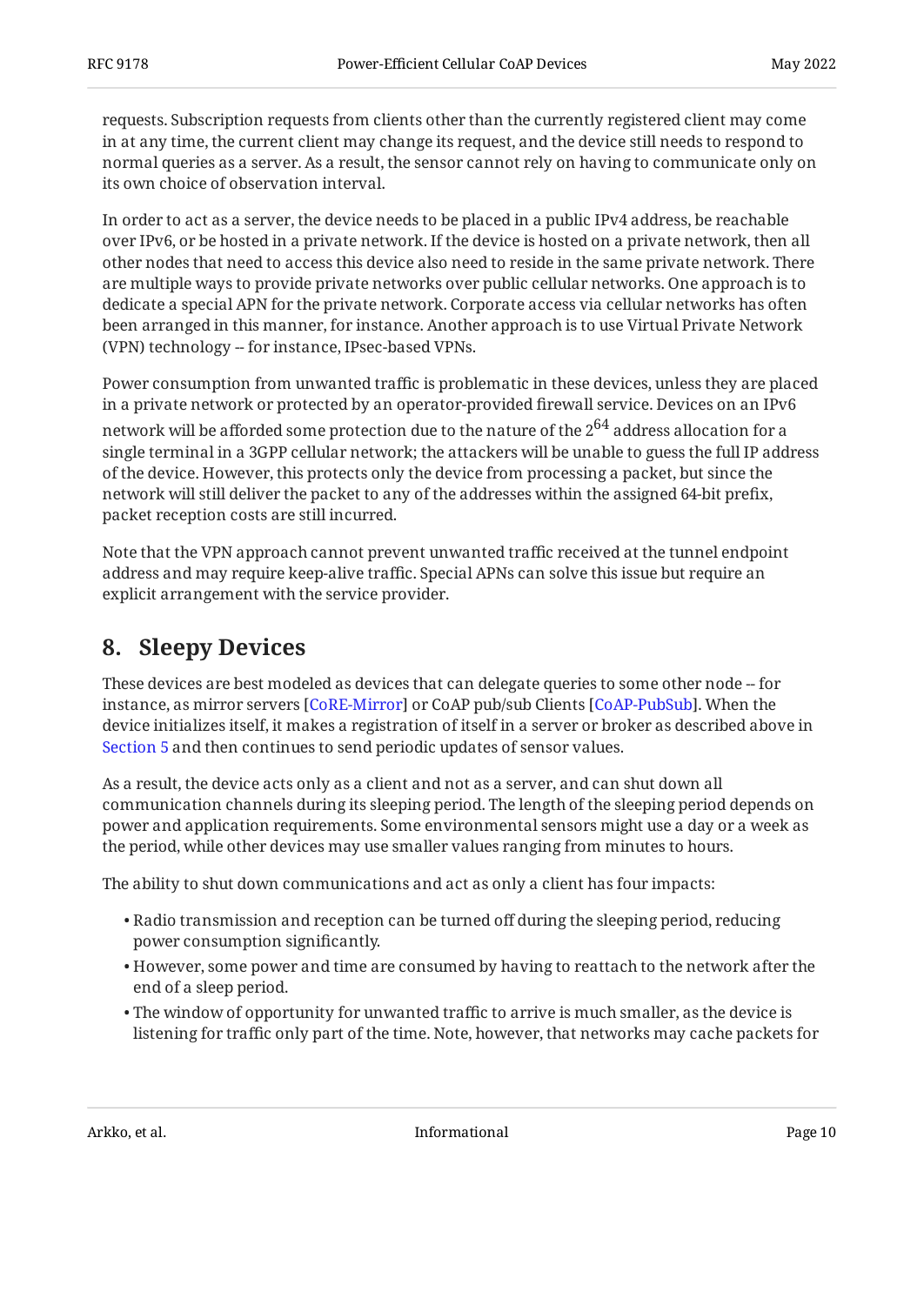some time. On the other hand, stateful firewalls can effectively remove much of the unwanted traffic for client-type devices.

 $\bullet$  The device may exist behind a NAT or a firewall without being impacted. Note that the "simple security" basic IPv6 firewall capability [RFC6092] blocks inbound UDP traffic by default, so just moving to IPv6 is not a direct solution to this problem.

For sleepy devices that represent actuators, it is also possible to use the mirror server or pub/sub broker model. A device can receive information from the server or broker about variable changes via either polling or notifications.

#### <span id="page-10-0"></span>**[8.1. Implementation Considerations](#page-10-0)**

There are several challenges related to implementing sleepy devices. They need hardware that can be placed in an appropriate sleep mode but awakened when it is time to do something again. This is not always easy in all hardware platforms. It is important to be able to shut down as much of the hardware as possible, preferably down to everything else except a clock circuit. The platform also needs to support reawakening at suitable timescales, as otherwise the device needs to be powered up too frequently.

Most commercial cellular modem platforms do not allow applications to suspend the state of the communications stack. Hence, after a power-off period, they need to re-establish communications, which takes some amount of time and extra energy.

Implementations should have a coordinated understanding of the state and sleeping schedule. For instance, it makes no sense to keep a CPU powered up, waiting for a message when the lower layer has been told that the next possible paging opportunity is some time away.

The cellular networks have a number of adjustable configuration parameters, such as the maximum used paging interval. Proper settings of these values have an impact on the power consumption of the device, but with current business practices, such settings are rarely negotiated when the user's subscription is provisioned.

#### <span id="page-10-1"></span>**[9. Security Considerations](#page-10-1)**

There are no particular security aspects related to what has been discussed in this memo, except for the ability to delegate queries for a resource to another node. Depending on how this is done, there are obvious security issues that have largely NOT yet been addressed in the relevant Internet-Drafts [[CoRE-Mirror\]](#page-12-5) [\[CoAP-Alive](#page-12-7)] [[CoAP-Publ-Monitor\]](#page-12-8). However, we point out that, in general, security issues in delegation can be solved through either reliance on your local network support nodes (which may be quite reasonable in many environments) or explicit end-to-end security. Explicit end-to-end security through nodes that are awake at different times means, in practice, end-to-end data object security. We have implemented one such mechanism for sleepy nodes as described in [RFC8387].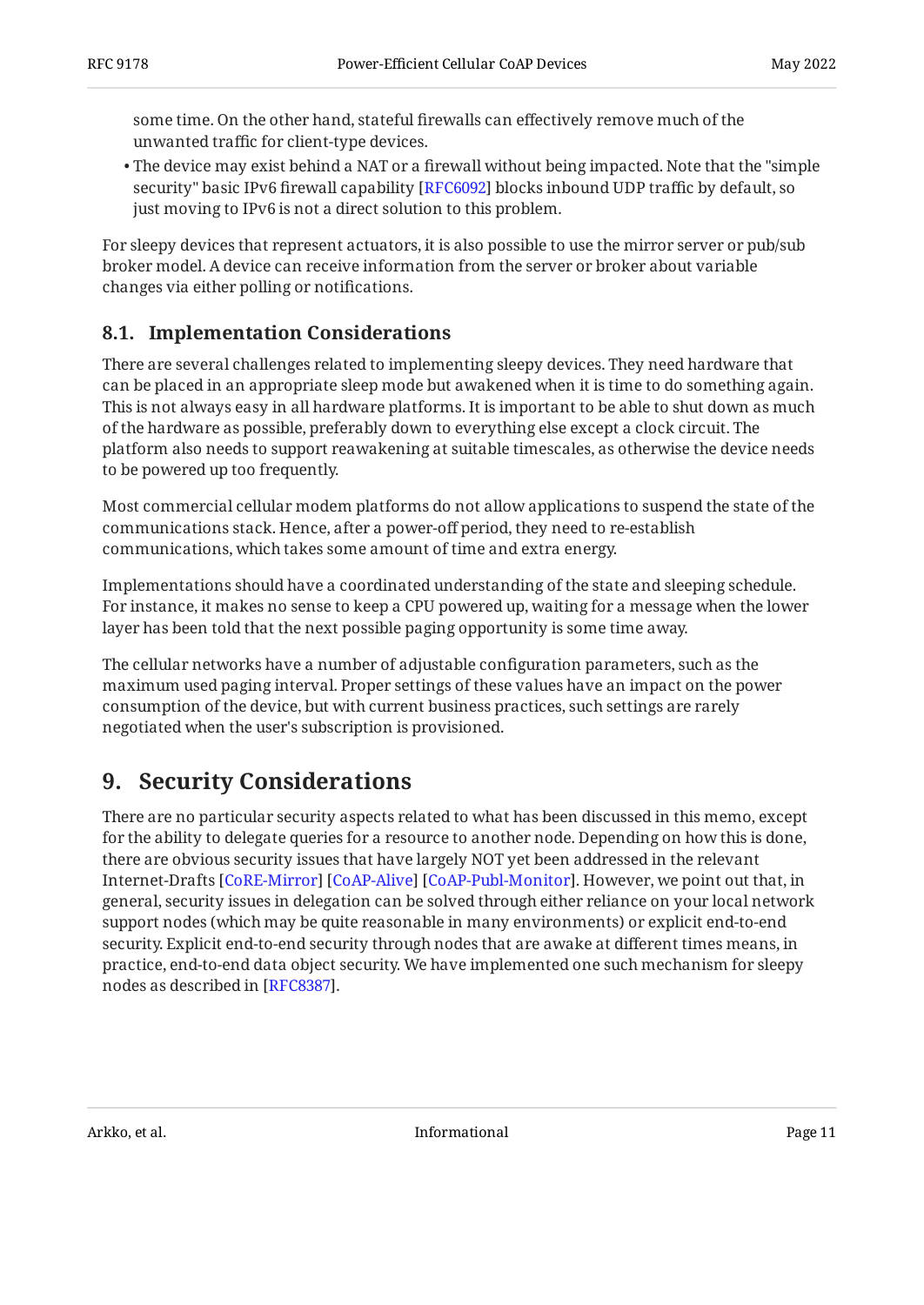The security considerations relating to CoAP [[RFC7252\]](#page-11-3) and the relevant link layers should apply. Note that cellular networks universally employ per-device authentication, integrity protection, and, for most of the world, encryption of all their communications. Additional protection of transport sessions is possible through mechanisms described in [RFC7252] or data objects.

#### <span id="page-11-0"></span>**[10. IANA Considerations](#page-11-0)**

<span id="page-11-1"></span>This document has no IANA actions.

#### <span id="page-11-2"></span>**[11. References](#page-11-1)**

#### **[11.1. Normative References](#page-11-2)**

- <span id="page-11-7"></span>**[RFC8259]** Bray, T., Ed., "The JavaScript Object Notation (JSON) Data Interchange Format", STD 90, RFC 8259, DOI 10.17487/RFC8259, December 2017, [<https://www.rfc-](https://www.rfc-editor.org/info/rfc8259). [editor.org/info/rfc8259](https://www.rfc-editor.org/info/rfc8259)>
- <span id="page-11-6"></span>**[RFC6690]** Shelby, Z., "Constrained RESTful Environments (CoRE) Link Format", RFC 6690, DOI 10.17487/RFC6690, August 2012, [<https://www.rfc-editor.org/info/rfc6690](https://www.rfc-editor.org/info/rfc6690)>.
- <span id="page-11-3"></span>**[RFC7252]** Shelby, Z., Hartke, K., and C. Bormann, "The Constrained Application Protocol (CoAP)", RFC 7252, DOI 10.17487/RFC7252, June 2014, [<https://www.rfc-editor.org/](https://www.rfc-editor.org/info/rfc7252) . [info/rfc7252>](https://www.rfc-editor.org/info/rfc7252)
- <span id="page-11-11"></span>**[RFC7641]** Hartke, K., "Observing Resources in the Constrained Application Protocol (CoAP)", RFC 7641, DOI 10.17487/RFC7641, September 2015, [<https://www.rfc-](https://www.rfc-editor.org/info/rfc7641). [editor.org/info/rfc7641](https://www.rfc-editor.org/info/rfc7641)>
- <span id="page-11-9"></span>**[RFC8949]** Bormann, C. and P. Hoffman, "Concise Binary Object Representation (CBOR)", STD 94, RFC 8949, DOI 10.17487/RFC8949, December 2020, [<https://www.rfc-](https://www.rfc-editor.org/info/rfc8949). [editor.org/info/rfc8949](https://www.rfc-editor.org/info/rfc8949)>
- <span id="page-11-5"></span>**[RFC9176]** Amsüss, C., Ed., Shelby, Z., Koster, M., Bormann, C., and P. van der Stok, "Constrained RESTful Environments (CoRE) Resource Directory", RFC 9176, DOI 10.17487/RFC9176, April 2022, [<https://www.rfc-editor.org/info/rfc9176](https://www.rfc-editor.org/info/rfc9176)>.
- <span id="page-11-10"></span><span id="page-11-8"></span>**[W3C.REC-exi-20140211]** Schneider, J., Kamiya, T., Peintner, D., and R. Kyusakov, "Efficient XML Interchange (EXI) Format 1.0 (Second Edition)", World Wide Web Consortium Recommendation REC-exi-20140211, February 2014, [<https://www.w3.org/TR/exi/](https://www.w3.org/TR/exi/)  $\mathbf{r}$ 
	- **[RFC8428]** Jennings, C., Shelby, Z., Arkko, J., Keranen, A., and C. Bormann, "Sensor Measurement Lists (SenML)", RFC 8428, DOI 10.17487/RFC8428, August 2018, . [<https://www.rfc-editor.org/info/rfc8428](https://www.rfc-editor.org/info/rfc8428)>
	- **[RFC7228]** Bormann, C., Ersue, M., and A. Keranen, "Terminology for Constrained-Node Networks", RFC 7228, DOI 10.17487/RFC7228, May 2014, <[https://www.rfc-](https://www.rfc-editor.org/info/rfc7228). [editor.org/info/rfc7228](https://www.rfc-editor.org/info/rfc7228)>

<span id="page-11-4"></span>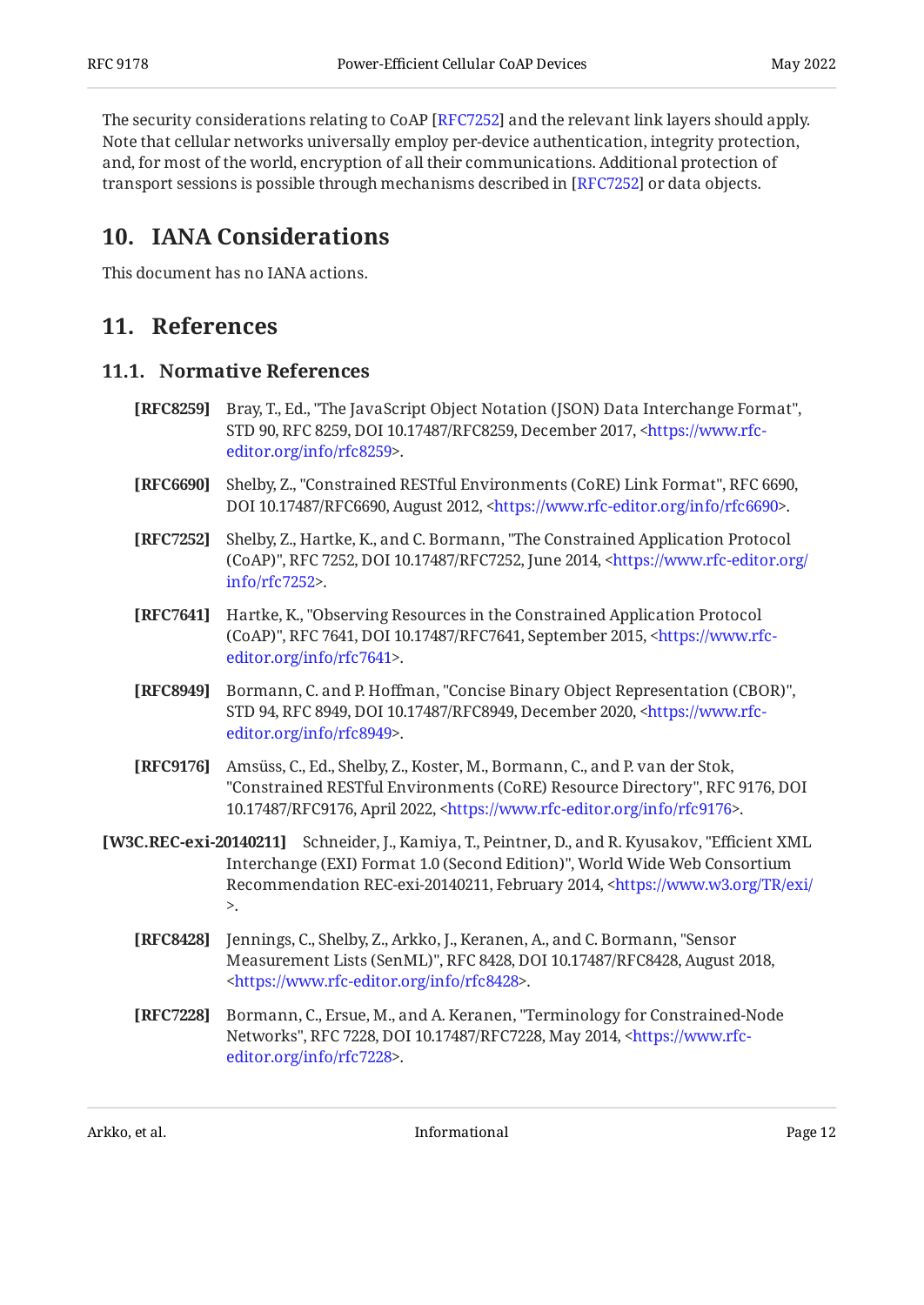#### <span id="page-12-0"></span>**[11.2. Informative References](#page-12-0)**

- <span id="page-12-4"></span>**[RFC4838]** Cerf, V., Burleigh, S., Hooke, A., Torgerson, L., Durst, R., Scott, K., Fall, K., and H. Weiss, "Delay-Tolerant Networking Architecture", RFC 4838, DOI 10.17487/ RFC4838, April 2007, [<https://www.rfc-editor.org/info/rfc4838](https://www.rfc-editor.org/info/rfc4838)>.
- <span id="page-12-6"></span>**[RFC6092]** Woodyatt, J., Ed., "Recommended Simple Security Capabilities in Customer Premises Equipment (CPE) for Providing Residential IPv6 Internet Service", RFC 6092, DOI 10.17487/RFC6092, January 2011, <[https://www.rfc-editor.org/info/](https://www.rfc-editor.org/info/rfc6092) . [rfc6092](https://www.rfc-editor.org/info/rfc6092)>
- <span id="page-12-1"></span>**[Tiny-CoAP]** Arkko, J., Rissanen, H., Loreto, S., Turanyi, Z., and O. Novo, "Implementing Tiny COAP Sensors", Work in Progress, Internet-Draft, draft-arkko-core-sleepy-sensors-01, 5 July 2011, [<https://datatracker.ietf.org/doc/html/draft-arkko-core-](https://datatracker.ietf.org/doc/html/draft-arkko-core-sleepy-sensors-01). [sleepy-sensors-01](https://datatracker.ietf.org/doc/html/draft-arkko-core-sleepy-sensors-01)>
	- **[RFC8387]** Sethi, M., Arkko, J., Keranen, A., and H. Back, "Practical Considerations and Implementation Experiences in Securing Smart Object Networks", RFC 8387, DOI 10.17487/RFC8387, May 2018, <https://www.rfc-editor.org/info/rfc8387>.
- <span id="page-12-9"></span><span id="page-12-7"></span>**[CoAP-Alive]** Castellani, A. and S. Loreto, "CoAP Alive Message", Work in Progress, Internet-Draft, draft-castellani-core-alive-00, 29 March 2012, [<https://datatracker.ietf.org/](https://datatracker.ietf.org/doc/html/draft-castellani-core-alive-00) . [doc/html/draft-castellani-core-alive-00>](https://datatracker.ietf.org/doc/html/draft-castellani-core-alive-00)
- <span id="page-12-8"></span>**[CoAP-Publ-Monitor]** Fossati, T., Giacomin, P., and S. Loreto, "Publish and Monitor Options for CoAP", Work in Progress, Internet-Draft, draft-fossati-core-publish-monitor-options-01, 10 March 2012, [<https://datatracker.ietf.org/doc/html/draft-fossati-](https://datatracker.ietf.org/doc/html/draft-fossati-core-publish-monitor-options-01). [core-publish-monitor-options-01>](https://datatracker.ietf.org/doc/html/draft-fossati-core-publish-monitor-options-01)
- <span id="page-12-5"></span>**[CoRE-Mirror]** Vial, M., "CoRE Mirror Server", Work in Progress, Internet-Draft, draft-vial-core-mirror-proxy-01, 13 July 2012, [<https://datatracker.ietf.org/doc/html/draft-vial-](https://datatracker.ietf.org/doc/html/draft-vial-core-mirror-proxy-01). [core-mirror-proxy-01](https://datatracker.ietf.org/doc/html/draft-vial-core-mirror-proxy-01)>
- <span id="page-12-2"></span>**[CoAP-PubSub]** Koster, M., Keranen, A., and J. Jimenez, "Publish-Subscribe Broker for the Constrained Application Protocol (CoAP)", Work in Progress, Internet-Draft, draft-ietf-core-coap-pubsub-10, 4 May 2022, [<https://datatracker.ietf.org/doc/](https://datatracker.ietf.org/doc/html/draft-ietf-core-coap-pubsub-10) . [html/draft-ietf-core-coap-pubsub-10](https://datatracker.ietf.org/doc/html/draft-ietf-core-coap-pubsub-10)>
- <span id="page-12-3"></span>**[Android-Bundle]** "Optimize network access", Android developer note, May 2022, <[https://](https://developer.android.com/training/efficient-downloads/efficient-network-access.html) . [access.html](https://developer.android.com/training/efficient-downloads/efficient-network-access.html)> [developer.android.com/training/e](https://developer.android.com/training/efficient-downloads/efficient-network-access.html)fficient-downloads/efficient-network-